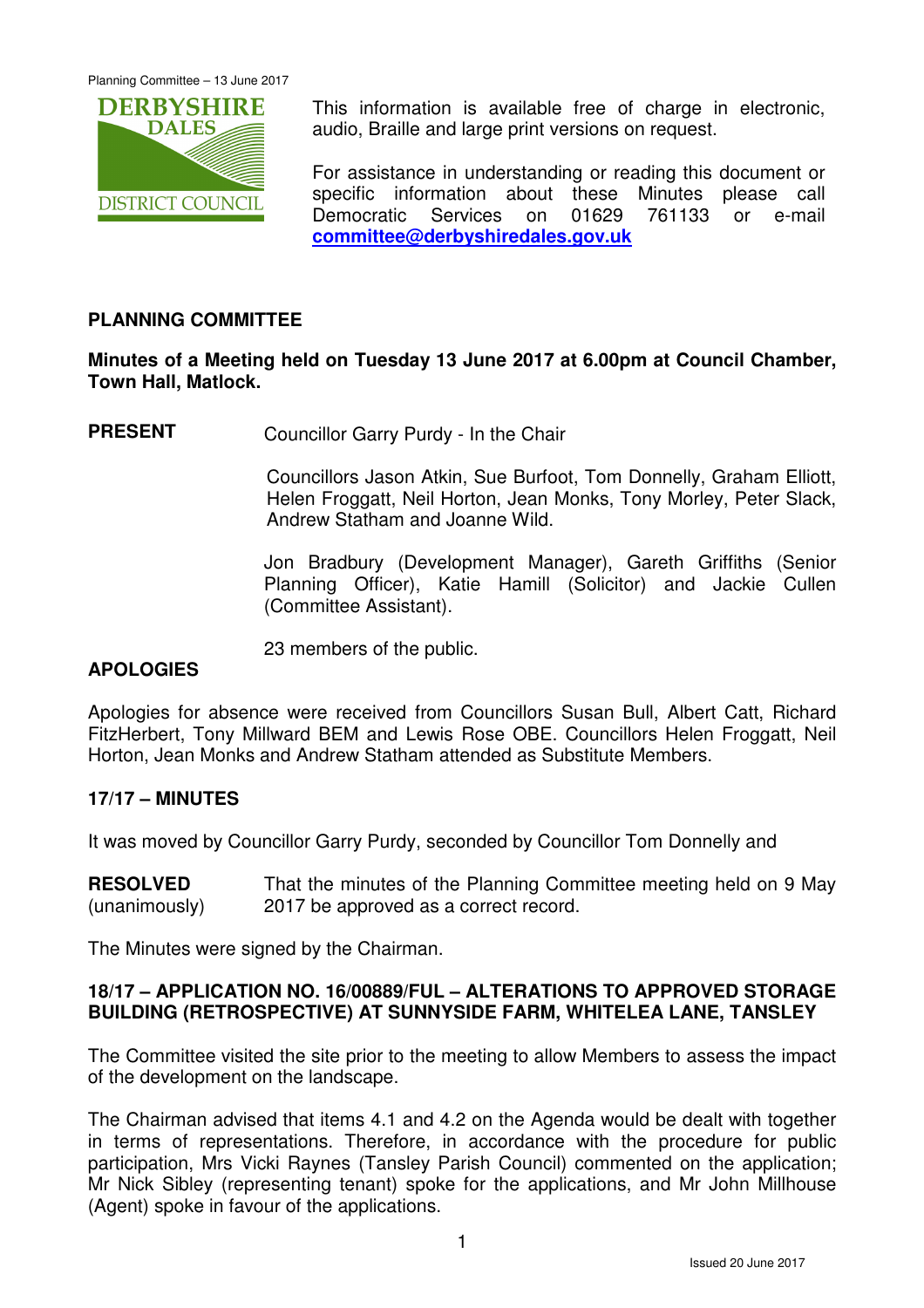It was moved by Councillor Peter Slack, seconded by Councillor Tony Morley and

**RESOLVED** (Unanimously) That planning permission be granted subject to the conditions set out in the report.

## **19/17 – APPLICATION NO. 16/00890/FUL – USE OF BUILDING FOR B8 (STORAGE/ DISTRIBUTION) AT SUNNYSIDE FARM, WHITELEA LANE, TANSLEY**

The Committee visited the site prior to the meeting to allow Members to view the extent of the business operations and assess the impact on highway safety and neighbour amenity.

It was moved by Councillor Sue Burfoot, seconded by Councillor Peter Slack and

**RESOLVED** That planning permission be refused for the reasons set out in the report.

**Voting:** 

| For                | 10 |
|--------------------|----|
| Against            | 2  |
| <b>Abstentions</b> | O  |

The Chairman declared the motion carried.

### **20/17 – APPLICATION NO. 16/00772/FUL – PARTIAL REBUILD AND ALTERATIONS OF THE MALTINGS TO CREATE 4 DWELLINGS, ERECTION OF 7 DWELLINGS AND 2 APARTMENTS AND ACCESS BRIDGE AT THE MALTINGS, BAILEYS MILL, LUMSDALE ROAD, MATLOCK**

Councillor Jason Atkin left the meeting at 6.55pm during discussion of this item.

The Committee visited the site prior to the meeting to allow Members to assess the impact of the development on the special historic character and appearance of the listed building and the impact on the setting of the listed buildings, highway matters and neighbours' amenity.

The Senior Planning Officer advised that the results of the bat surveys were outstanding and to be clarified, but on the basis that these results were acceptable, it was understood that Derbyshire Wildlife Trust would not have any objection to the application.

Correspondence received after publication of the Agenda was distributed at the meeting; this comprised comments from the Environment Agency, with a recommended extra condition regarding flood risk, as follows:

27. The development permitted by this planning permission shall be carried out in accordance with the approved Amended Flood Risk Assessment (FRA) 12<sup>th</sup> May 2015/ MAL00635/FR1 / Jackson purdue lever and the Scheme Development Site Plan 20<sup>th</sup> August 2016 / 1564-2015-01A / Montague Architects Ltd, and the following mitigation measures detailed within the FRA: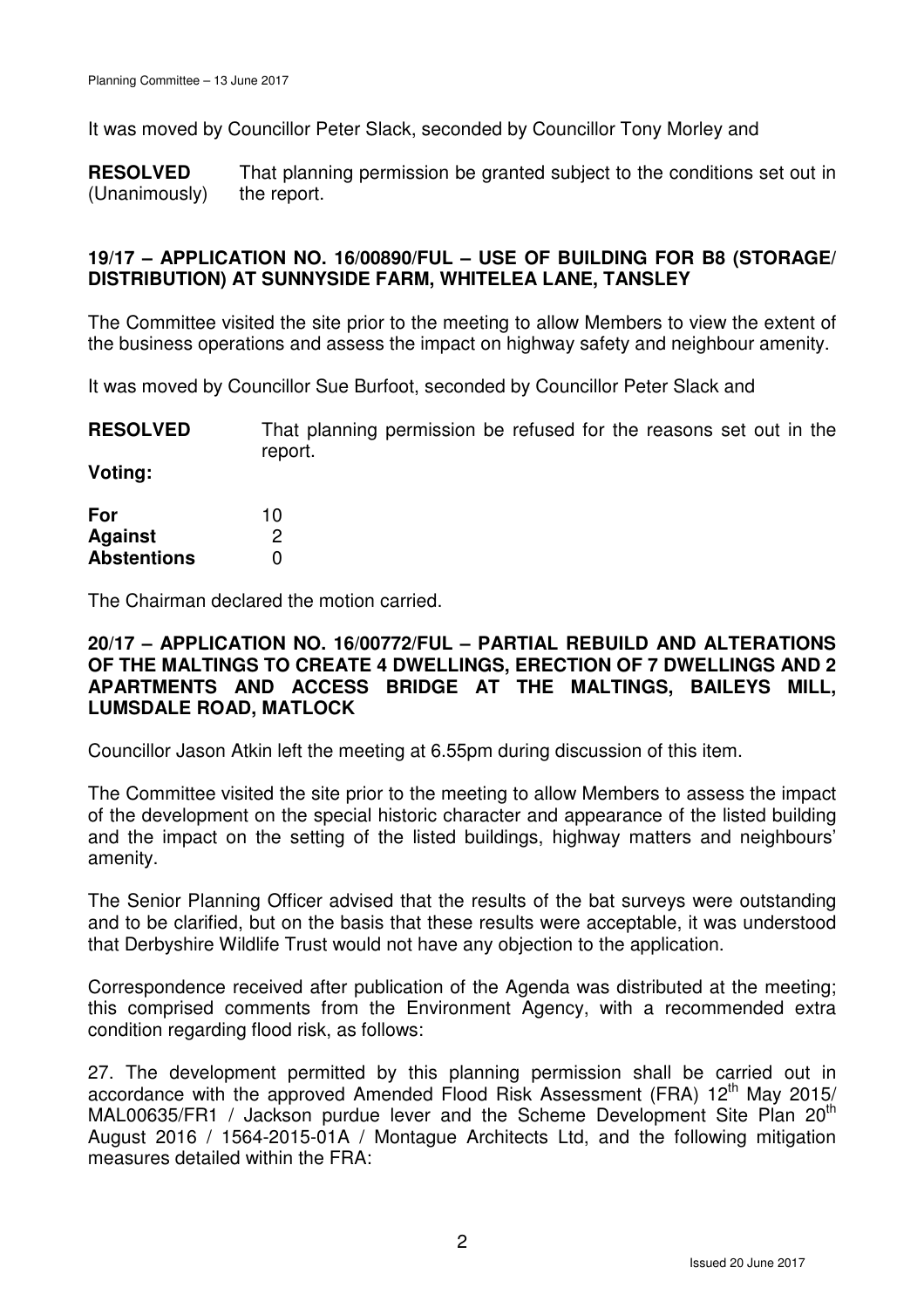- (i) Finished floor levels in all the dwellings are set no lower than 103.91m above Ordnance Datum (AOD), as stated in Section 4.1 Flooding from Rivers (Fluvial) of the approved Amended Flood Risk Assessment (FRA) listed above;
- (ii) The new access bridge is to have a soffit level no lower than 103.53 to allow sufficient freeboard and the abutments are located outside the flood zone indicated, as stated in Section 4.1 Flooding from Rivers (Fluvial) of the approved Amended Flood Risk Assessment (FRA) listed above.

#### Reason

1. To reduce the risk of flooding to the proposed development and occupants, to avoid disruption in the future due to flooding and to ensure safe access and egress from and to the site to comply with the Government Guidance contained in the National Planning Policy Framework.

In accordance with the procedure for public participation, Mr Geoffrey Dean (Local Resident) spoke against the application and Mr Paul McLocklin (Agent) spoke in favour of the application.

It was moved by Councillor Tony Morley, seconded by Councillor Jean Monks and

**RESOLVED** (Unanimously) The planning permission be granted subject to the conditions set out in the report.

## **21/17 – APPLICATION NO. 16/00773/LBALT – PARTIAL REBUILD AND ALTERATIONS AT THE MALTINGS, BAILEYS MILL, LUMSDALE ROAD, MATLOCK**

The Committee visited the site prior to the meeting to allow Members to assess the impact of the development on the special historic character and appearance of the listed building and the impact on the setting of the listed buildings, highway matters and neighbours' amenity.

It was moved by Councillor Tom Donnelly, seconded by Councillor Peter Slack and

**RESOLVED** (unanimously) That listed building consent be granted subject to the conditions set out in the report.

### **22/17 – APPLICATION NO. 17/00255/FUL – RECONSTRUCTION OF LOWER GARDEN TERRACE (PART RETROSPECTIVE) AT 11 NEW ROAD, BOLEHILL**

The Committee visited the site prior to the meeting to allow Members to assess the impact of the development upon the neighbouring resident.

Correspondence received after publication of the Agenda was distributed at the meeting; this comprised a note of concerns raised by the neighbouring resident regarding the wording of the proposed conditions. Condition 1 would be modified for clarification and Condition 2 had been modified to remove any reference to the upper terrace which remained an unauthorised structure.

In accordance with the procedure for public participation, Ms Gillian Roth (Neighbour) spoke against the application and Nicola Hill (Applicant) spoke in favour of the application.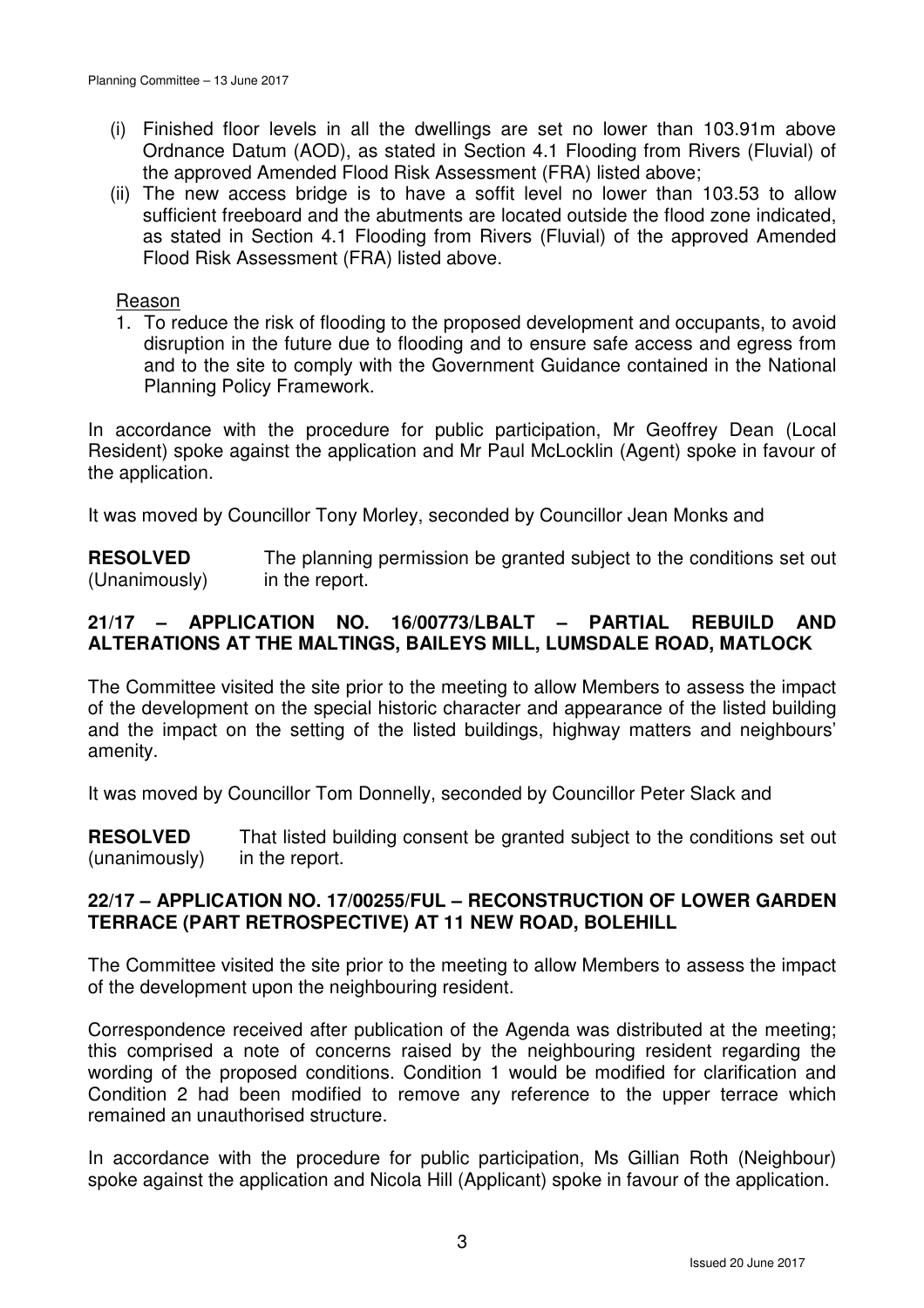It was moved by Councillor Tony Morley, seconded by Councillor Tom Donnelly and

- **RESOLVED** That planning permission be granted subject to the conditions set out in the report, with Conditions 1 and 2 modified as follows:
	- 1. Within the first planting season following the determination of this application a beech hedge shall be planted along the western boundary of the lower garden terrace as detailed on the submitted landscaping plan. The hedge shall be maintained and restocked as a substantial hedge as necessary and maintained to a height of at least 1.8m when measured from the top of the adjacent wall to the lower terrace.
	- 2. The facing of the walling to the lower garden terrace shall be of a natural coursed stone unless otherwise agreed in writing by the Local Planning Authority. Works shall be completed in accordance with the agreed details.

| For            | 10 |
|----------------|----|
| <b>Against</b> |    |
| abstentions    | O  |

**Voting:** 

The Chairman declared the motion carried.

#### **23/17 – APPLICATION NO. 16/00164/OUT – RESIDENTIAL DEVELOPMENT FOR UP TO 14 DWELLINGS (OUTLINE) AT WIRKSWORTH HALL FARM, WASH GREEN, WIRKSWORTH**

The Committee was advised that this application had been withdrawn.

### **24/17 – APPLICATION NO. 17/00088/FUL – SINGLE TWO STOREY EXTENSION AT ROTHERWOOD HOUSE, DALE ROAD SOUTH, DARLEY DALE**

The Committee visited the site prior to the meeting to allow Members to view the impact on the amenities of neighbouring residents.

The Development Manager advised the Committee that no condition had been included requiring approval of the external materials. Given the nature of the existing local stonework, an extra condition would therefore be put in place requiring that approval of external materials was to be given prior to any works being undertaken.

In accordance with the procedure for public participation, Ms Jean Knebel, Mr Jeremy Knebel, Mrs Rachel Khub (local resident) spoke against the application, and Mr Christopher Jesson (Planning Consultant for the Applicant) spoke in favour of the application.

It was moved by Councillor Peter Slack, seconded by Councillor Andrew Statham and

**RESOLVED** That planning permission be refused for the following reasons:

#### Reasons

That the proposed development would result in an overbearing impact